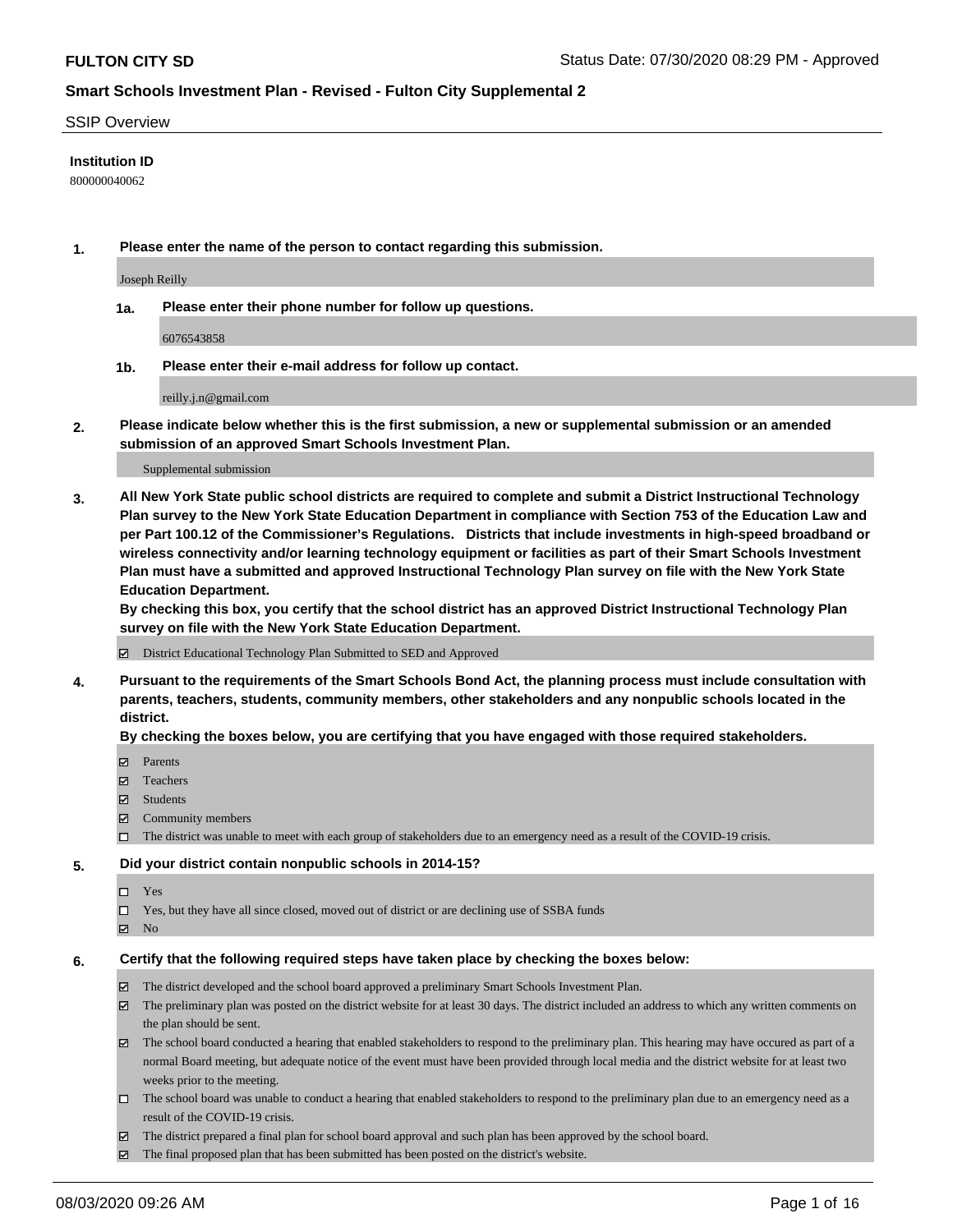SSIP Overview

**6a. Please upload the proposed Smart Schools Investment Plan (SSIP) that was posted on the district's website, along with any supporting materials. Note that this should be different than your recently submitted Educational Technology Survey. The Final SSIP, as approved by the School Board, should also be posted on the website and remain there during the course of the projects contained therein.**

Board of Ed Copy of Fulton SSIP Presentation.ppt.pdf

**6b. Enter the webpage address where the final Smart Schools Investment Plan is posted. The Plan should remain posted for the life of the included projects.**

http://www.fultoncsd.org/tfiles/folder108/SSBA%20Submission\_070219.pdf

**7. Please enter an estimate of the total number of students and staff that will benefit from this Smart Schools Investment Plan based on the cumulative projects submitted to date.**

3,700

**8. An LEA/School District may partner with one or more other LEA/School Districts to form a consortium to pool Smart Schools Bond Act funds for a project that meets all other Smart School Bond Act requirements. Each school district participating in the consortium will need to file an approved Smart Schools Investment Plan for the project and submit a signed Memorandum of Understanding that sets forth the details of the consortium including the roles of each respective district.**

 $\Box$  The district plans to participate in a consortium to partner with other school district(s) to implement a Smart Schools project.

### **9. Please enter the name and 6-digit SED Code for each LEA/School District participating in the Consortium.**

| Partner LEA/District | <b>ISED BEDS Code</b> |
|----------------------|-----------------------|
| (No Response)        | (No Response)         |

### **10. Please upload a signed Memorandum of Understanding with all of the participating Consortium partners.**

(No Response)

**11. Your district's Smart Schools Bond Act Allocation is:**

\$3,971,619

#### **12. Final 2014-15 BEDS Enrollment to calculate Nonpublic Sharing Requirement**

|            | Public Enrollment | Nonpublic Enrollment | Total Enrollment | I Nonpublic Percentage |
|------------|-------------------|----------------------|------------------|------------------------|
| Enrollment | 3,530             |                      | 3.530.00         | 0.00                   |

**13. This table compares each category budget total, as entered in that category's page, to the total expenditures listed in the category's expenditure table. Any discrepancies between the two must be resolved before submission.**

|                                          | Sub-Allocations | <b>Expenditure Totals</b> | Difference |
|------------------------------------------|-----------------|---------------------------|------------|
| <b>School Connectivity</b>               | 259,000.00      | 259,000.00                | 0.00       |
| Connectivity Projects for<br>Communities | 0.00            | 0.00                      | 0.00       |
| Classroom Technology                     | 965,340.00      | 965,340.00                | 0.00       |
| Pre-Kindergarten Classrooms              | 0.00            | 0.00                      | 0.00       |
| Replace Transportable<br>Classrooms      | 0.00            | 0.00                      | 0.00       |
| <b>High-Tech Security Features</b>       | 1,634,387.00    | 1,634,387.00              | 0.00       |
| Nonpublic Loan                           | 0.00            | 0.00                      | 0.00       |
| Totals:                                  |                 |                           |            |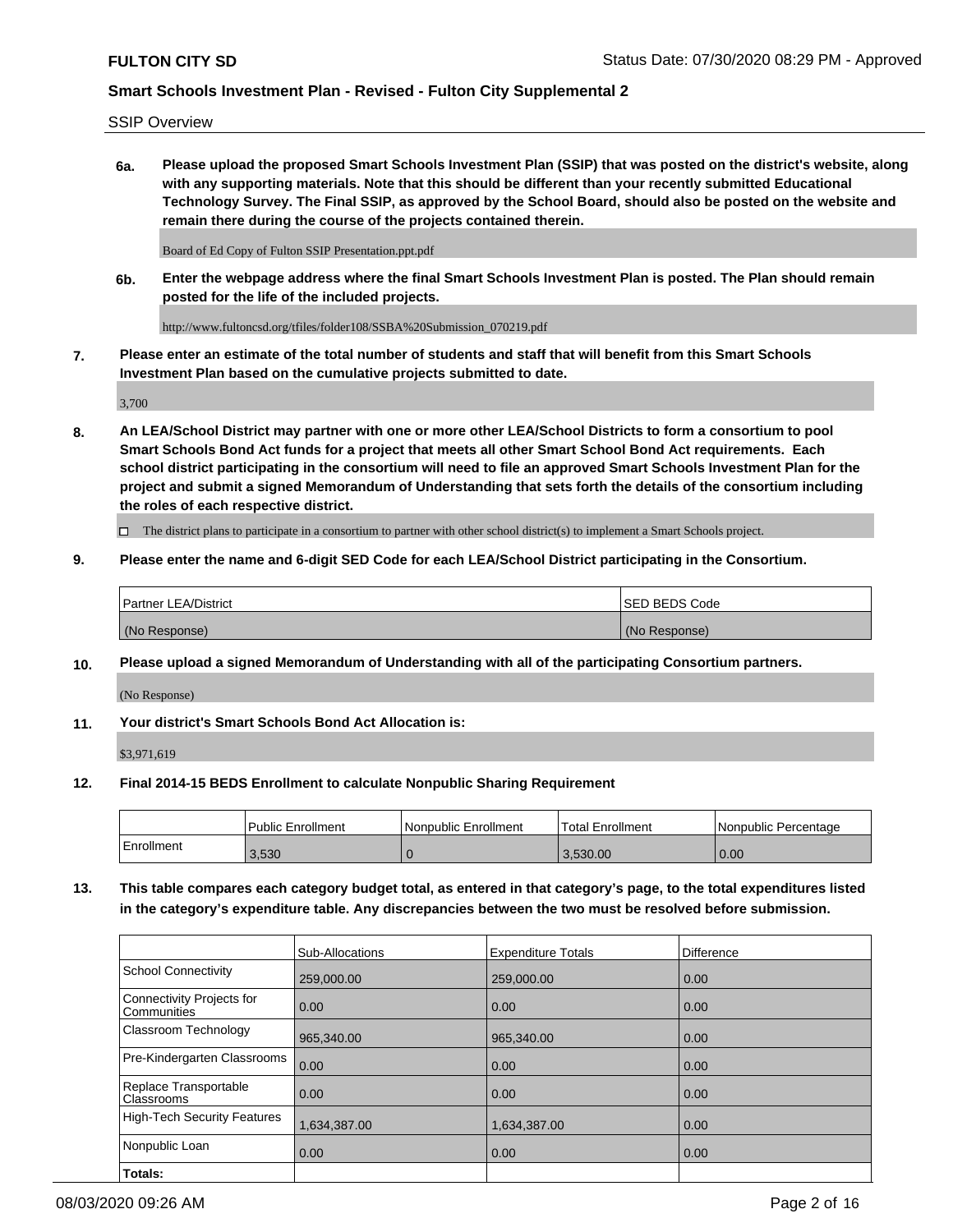SSIP Overview

| <b>Sub-Allocations</b> | Expenditure Totals | <b>Difference</b> |
|------------------------|--------------------|-------------------|
| 2,858,727              | 2,858,727          | 0                 |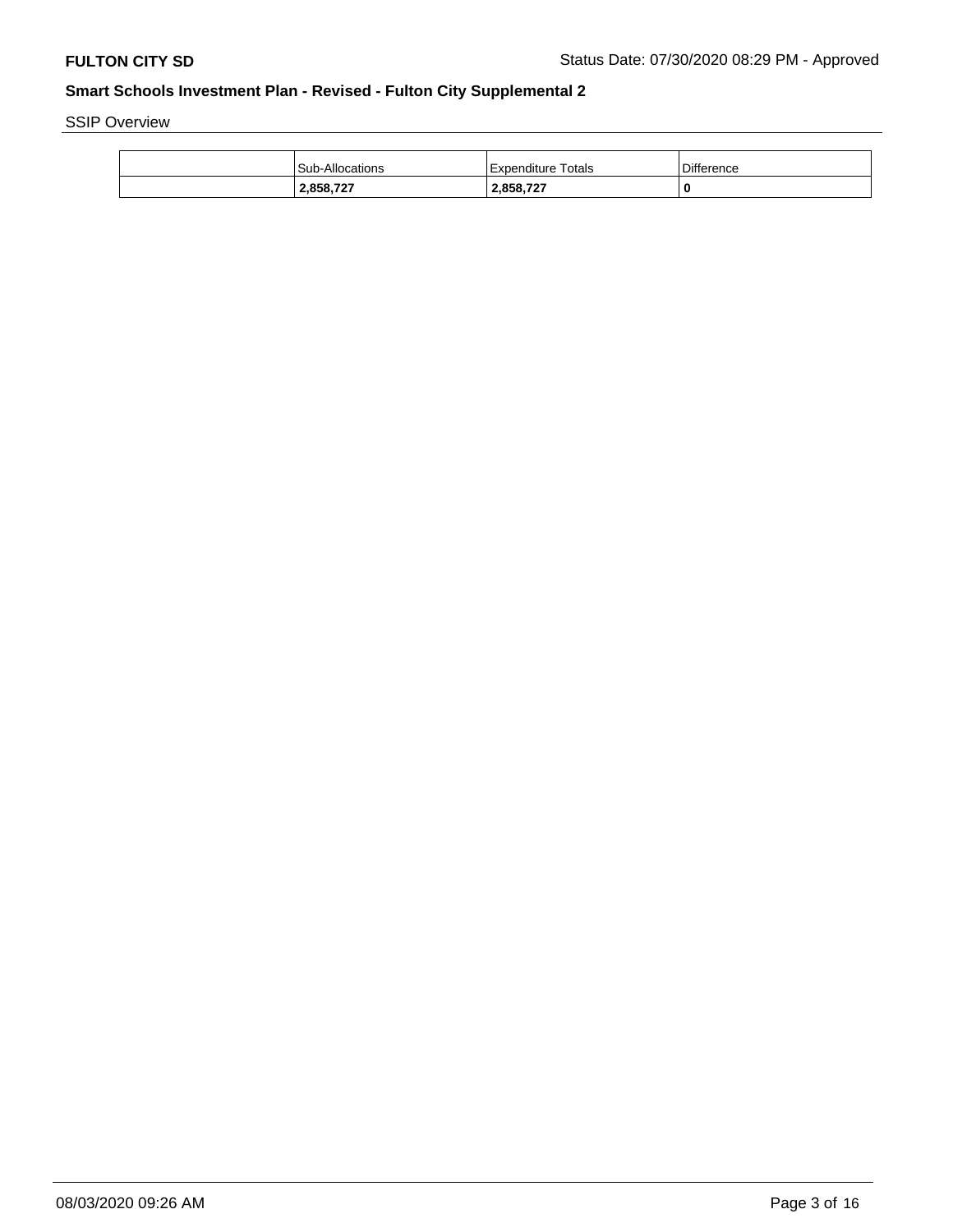School Connectivity

- **1. In order for students and faculty to receive the maximum benefit from the technology made available under the Smart Schools Bond Act, their school buildings must possess sufficient connectivity infrastructure to ensure that devices can be used during the school day. Smart Schools Investment Plans must demonstrate that:**
	- **• sufficient infrastructure that meets the Federal Communications Commission's 100 Mbps per 1,000 students standard currently exists in the buildings where new devices will be deployed, or**
	- **• is a planned use of a portion of Smart Schools Bond Act funds, or**
	- **• is under development through another funding source.**

**Smart Schools Bond Act funds used for technology infrastructure or classroom technology investments must increase the number of school buildings that meet or exceed the minimum speed standard of 100 Mbps per 1,000 students and staff within 12 months. This standard may be met on either a contracted 24/7 firm service or a "burstable" capability. If the standard is met under the burstable criteria, it must be:**

**1. Specifically codified in a service contract with a provider, and**

**2. Guaranteed to be available to all students and devices as needed, particularly during periods of high demand, such as computer-based testing (CBT) periods.**

**Please describe how your district already meets or is planning to meet this standard within 12 months of plan submission.**

Fulton City School District currently subscribes to internet services through the Central New York Regional Information Services. They currently meet the standard.

- **1a. If a district believes that it will be impossible to meet this standard within 12 months, it may apply for a waiver of this requirement, as described on the Smart Schools website. The waiver must be filed and approved by SED prior to submitting this survey.**
	- $\Box$  By checking this box, you are certifying that the school district has an approved waiver of this requirement on file with the New York State Education Department.
- **2. Connectivity Speed Calculator (Required). If the district currently meets the required speed, enter "Currently Met" in the last box: Expected Date When Required Speed Will be Met.**

|                  | l Number of     | Required Speed | Current Speed in Expected Speed |                | Expected Date                        |
|------------------|-----------------|----------------|---------------------------------|----------------|--------------------------------------|
|                  | <b>Students</b> | l in Mbps      | <b>Mbps</b>                     | to be Attained | When Required                        |
|                  |                 |                |                                 |                | Within 12 Months 1Speed Will be Met1 |
| Calculated Speed | 3,350           | 335.00         | 500                             | 500            | <b>Currently Met</b>                 |

**3. Describe how you intend to use Smart Schools Bond Act funds for high-speed broadband and/or wireless connectivity projects in school buildings.**

Fulton City Schools has a large, complex network infrastructure supporting their student's one-to-one integration. Meeting with planning specialists from CNYRIC and technology engineers from King and King architects, Fulton City Schools identified several closets that are approaching capacity on their Power over Ethernet switches. With additional wireless access points from the previous Smart Applications, the planning team recommends increasing the number of POE switches as reflected in this application.

**4. Describe the linkage between the district's District Instructional Technology Plan and how the proposed projects will improve teaching and learning. (There should be a link between your response to this question and your responses to Question 1 in Section IV - NYSED Initiatives Alignment: "Explain how the district use of instructional technology will serve as a part of a comprehensive and sustained effort to support rigorous academic standards attainment and performance improvement for students."** 

**Your answer should also align with your answers to the questions in Section II - Strategic Technology Planning and the associated Action Steps in Section III - Action Plan.)**

The technology plan for Fulton City Schools prioritizes the establishment and continued support for a one-to-one initiative. This requires a robust network with saturation wifi in all areas of the district. This application provides an addtional number of POE switches to support the wifi and to allow for 10 gig communication between the core switches and the edge switches.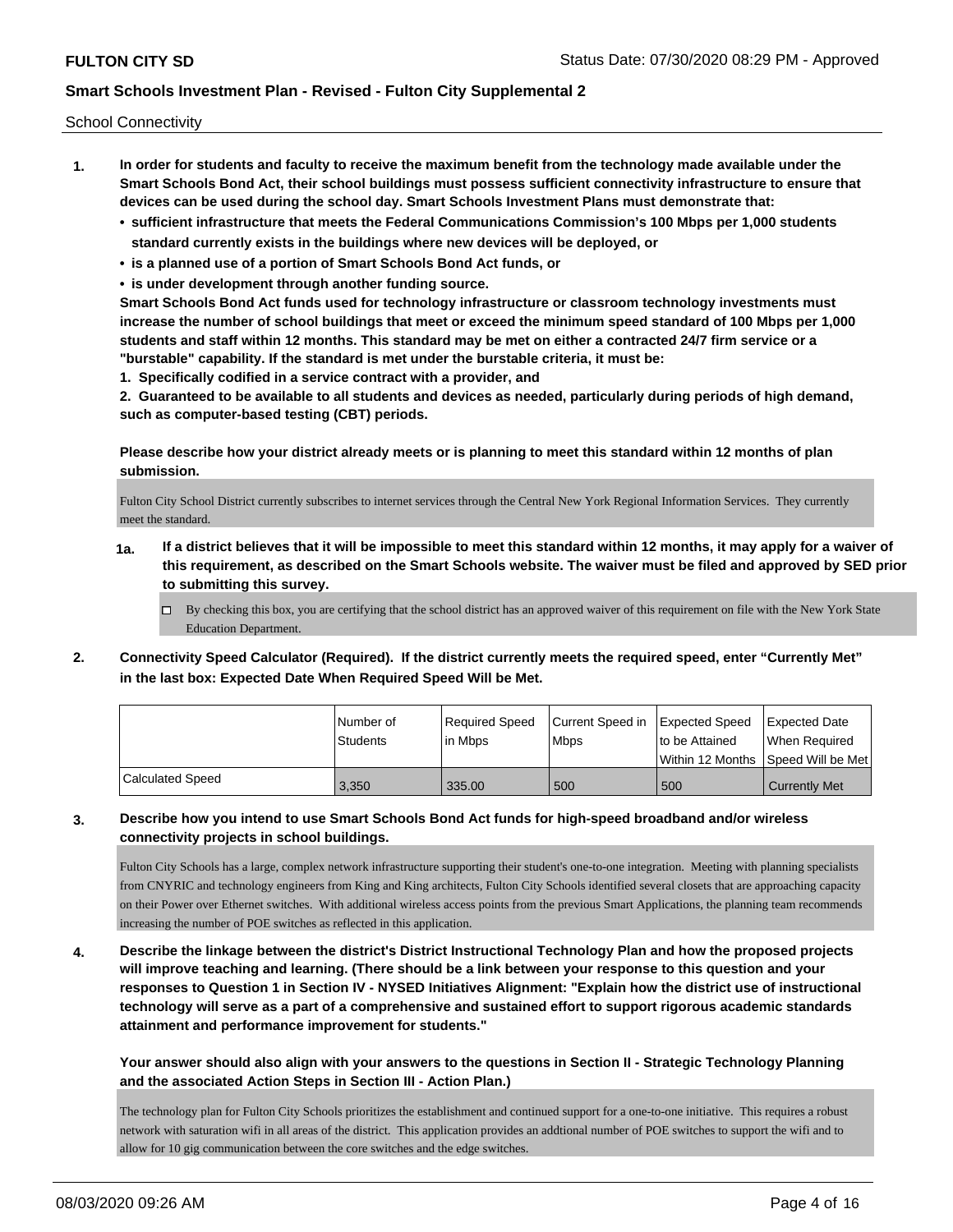School Connectivity

**5. If the district wishes to have students and staff access the Internet from wireless devices within the school building, or in close proximity to it, it must first ensure that it has a robust Wi-Fi network in place that has sufficient bandwidth to meet user demand.**

**Please describe how you have quantified this demand and how you plan to meet this demand.**

On an annual basis, the technology team from Fulton City Schools meets with the administrative team to review all of the learning spaces in the district. They compare the number of students in each space with the existing wireless access support and hard wired support. From this comparison they make recommendation based on the strengths and weaknesses of their network infrastructure.

**6. Smart Schools plans with any expenditures in the School Connectivity category require a project number from the Office of Facilities Planning. Districts must submit an SSBA LOI and receive project numbers prior to submitting the SSIP. As indicated on the LOI, some projects may be eligible for a streamlined review and will not require a building permit.**

**Please indicate on a separate row each project number given to you by the Office of Facilities Planning.**

| Project Number        |  |
|-----------------------|--|
| 46-05-00-01-7-999-BA1 |  |

**7. Certain high-tech security and connectivity infrastructure projects may be eligible for an expedited review process as determined by the Office of Facilities Planning.**

**Was your project deemed eligible for streamlined review?**

Yes

**7a. Districts that choose the Streamlined Review Process will be required to certify that they have reviewed all installations with their licensed architect or engineer of record and provide that person's name and license number. The licensed professional must review the products and proposed method of installation prior to implementation and review the work during and after completion in order to affirm that the work was codecompliant, if requested.**

I certify that I have reviewed all installations with a licensed architect or engineer of record.

**8. Include the name and license number of the architect or engineer of record.**

| <b>Name</b> | License Number |
|-------------|----------------|
| James King  | 15925          |

**9. Public Expenditures – Loanable (Counts toward the nonpublic loan calculation)**

| Select the allowable expenditure type.<br>Repeat to add another item under each type. | <b>PUBLIC</b> Items to be<br>l Purchased | Quantity           | Cost Per Item    | <b>Total Cost</b> |
|---------------------------------------------------------------------------------------|------------------------------------------|--------------------|------------------|-------------------|
| (No Response)                                                                         | (No Response)                            | (No<br>l Response) | (No<br>Response) | 0.00              |
|                                                                                       |                                          | U                  | 0.00             |                   |

**10. Public Expenditures – Non-Loanable (Does not count toward nonpublic loan calculation)**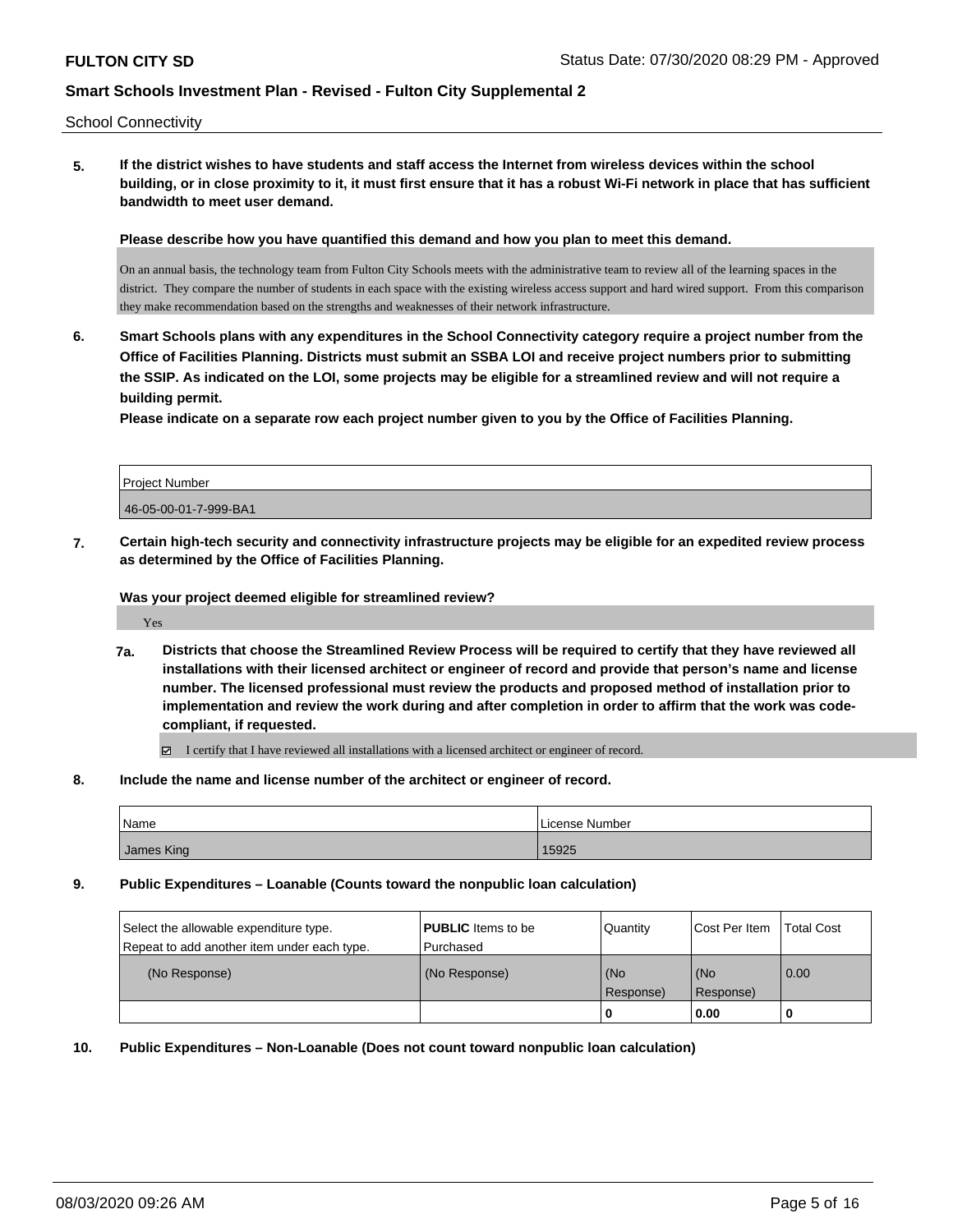School Connectivity

| Select the allowable expenditure<br>type.<br>Repeat to add another item under<br>each type. | <b>PUBLIC</b> Items to be purchased                             | Quantity | Cost per Item | <b>Total Cost</b> |
|---------------------------------------------------------------------------------------------|-----------------------------------------------------------------|----------|---------------|-------------------|
| Network/Access Costs                                                                        | HP 5400 Core Switch                                             | 2        | 25,000,00     | 50.000.00         |
| Network/Access Costs                                                                        | JL558AHP/Aruba 2930F 48G PoE+<br>4SFP+ 740W Switch              | 38       | 3,100.00      | 117,800.00        |
| Connections/Components                                                                      | J9151D Aruba 10G SFP+ LC LR 10km   76<br><b>SMF Transceiver</b> |          | 1.200.00      | 91.200.00         |
|                                                                                             |                                                                 | 116      | 29,300.00     | 259,000           |

### **11. Final 2014-15 BEDS Enrollment to calculate Nonpublic Sharing Requirement (no changes allowed.)**

|            | <b>Public Enrollment</b> | Nonpublic Enrollment | Total Enrollment | Nonpublic Percentage |
|------------|--------------------------|----------------------|------------------|----------------------|
| Enrollment | 3,530                    |                      | 3.530.00         | 0.00                 |

# **12. Total Public Budget - Loanable (Counts toward the nonpublic loan calculation)**

|                                               | Public Allocations | <b>Estimated Nonpublic Loan</b><br>Amount | <b>Estimated Total Sub-Allocations</b> |
|-----------------------------------------------|--------------------|-------------------------------------------|----------------------------------------|
| Network/Access Costs                          | 0.00               | 0.00                                      | 0.00                                   |
| School Internal Connections and<br>Components | 0.00               | 0.00                                      | 0.00                                   |
| Other                                         | 0.00               | 0.00                                      | 0.00                                   |
| Totals:                                       | 0.00               | o                                         | U                                      |

# **13. Total Public Budget – Non-Loanable (Does not count toward the nonpublic loan calculation)**

|                                                   | Sub-       |
|---------------------------------------------------|------------|
|                                                   | Allocation |
| Network/Access Costs                              | 167,800.00 |
| <b>Outside Plant Costs</b>                        | 0.00       |
| <b>School Internal Connections and Components</b> | 91,200.00  |
| Professional Services                             | 0.00       |
| Testing                                           | 0.00       |
| <b>Other Upfront Costs</b>                        | 0.00       |
| <b>Other Costs</b>                                | 0.00       |
| Totals:                                           | 259,000.00 |

## **14. School Connectivity Totals**

|                          | Total Sub-Allocations |
|--------------------------|-----------------------|
| Total Loanable Items     | 0.00                  |
| Total Non-loanable Items | 259,000.00            |
| Totals:                  | 259,000               |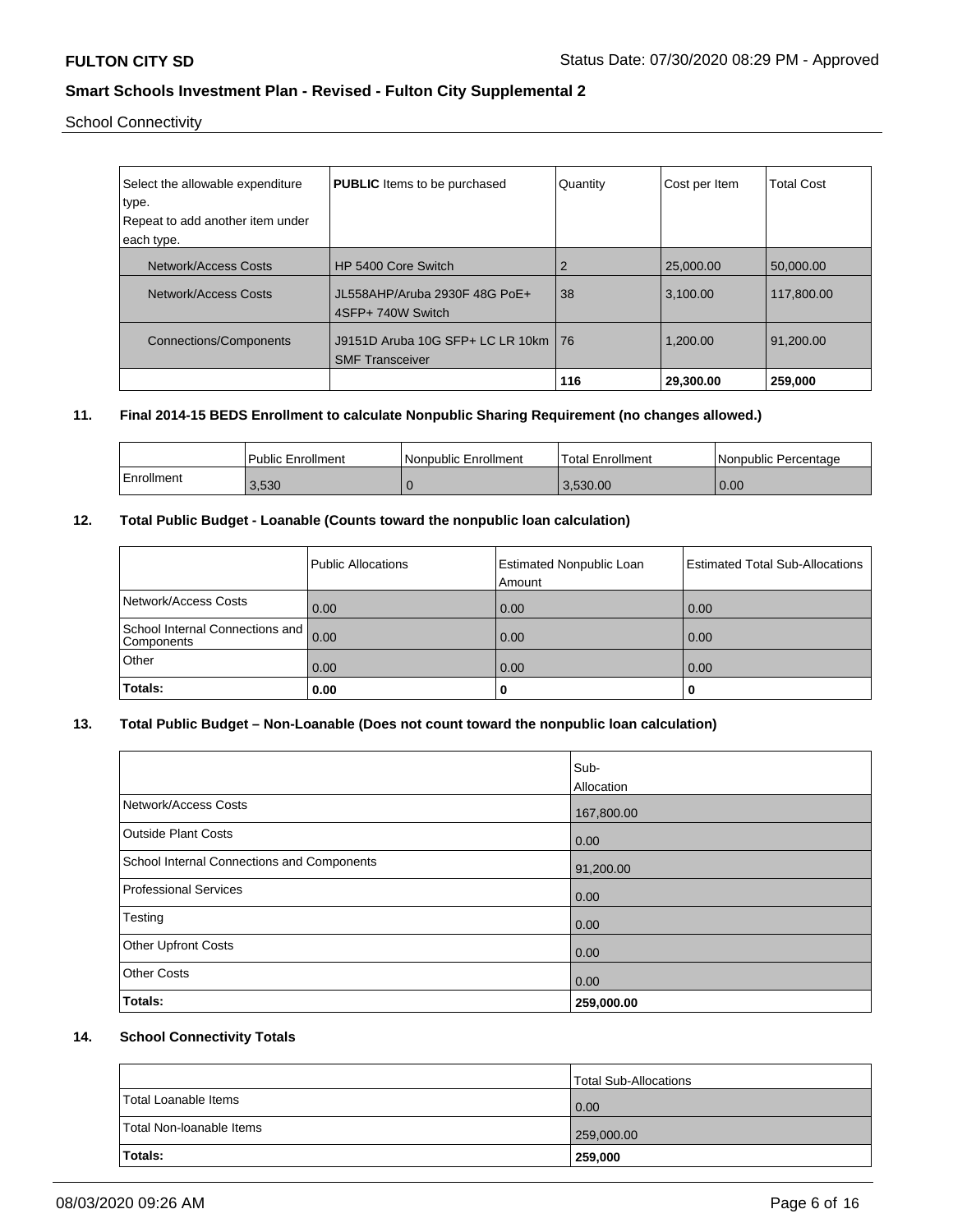Community Connectivity (Broadband and Wireless)

**1. Describe how you intend to use Smart Schools Bond Act funds for high-speed broadband and/or wireless connectivity projects in the community.**

(No Response)

**2. Please describe how the proposed project(s) will promote student achievement and increase student and/or staff access to the Internet in a manner that enhances student learning and/or instruction outside of the school day and/or school building.**

(No Response)

**3. Community connectivity projects must comply with all the necessary local building codes and regulations (building and related permits are not required prior to plan submission).**

 $\Box$  I certify that we will comply with all the necessary local building codes and regulations.

**4. Please describe the physical location of the proposed investment.**

(No Response)

**5. Please provide the initial list of partners participating in the Community Connectivity Broadband Project, along with their Federal Tax Identification (Employer Identification) number.**

| <b>Project Partners</b> | l Federal ID # |
|-------------------------|----------------|
| (No Response)           | (No Response)  |

**6. Please detail the type, quantity, per unit cost and total cost of the eligible items under each sub-category.**

| Select the allowable expenditure | Item to be purchased | Quantity      | Cost per Item | <b>Total Cost</b> |
|----------------------------------|----------------------|---------------|---------------|-------------------|
| type.                            |                      |               |               |                   |
| Repeat to add another item under |                      |               |               |                   |
| each type.                       |                      |               |               |                   |
| (No Response)                    | (No Response)        | (No Response) | (No Response) | 0.00              |
|                                  |                      | o             | 0.00          |                   |

**7. If you are submitting an allocation for Community Connectivity, complete this table.**

**Note that the calculated Total at the bottom of the table must equal the Total allocation for this category that you entered in the SSIP Overview overall budget.**

|                                    | Sub-Allocation |
|------------------------------------|----------------|
| Network/Access Costs               | (No Response)  |
| Outside Plant Costs                | (No Response)  |
| <b>Tower Costs</b>                 | (No Response)  |
| <b>Customer Premises Equipment</b> | (No Response)  |
| <b>Professional Services</b>       | (No Response)  |
| Testing                            | (No Response)  |
| <b>Other Upfront Costs</b>         | (No Response)  |
| <b>Other Costs</b>                 | (No Response)  |
| Totals:                            | 0.00           |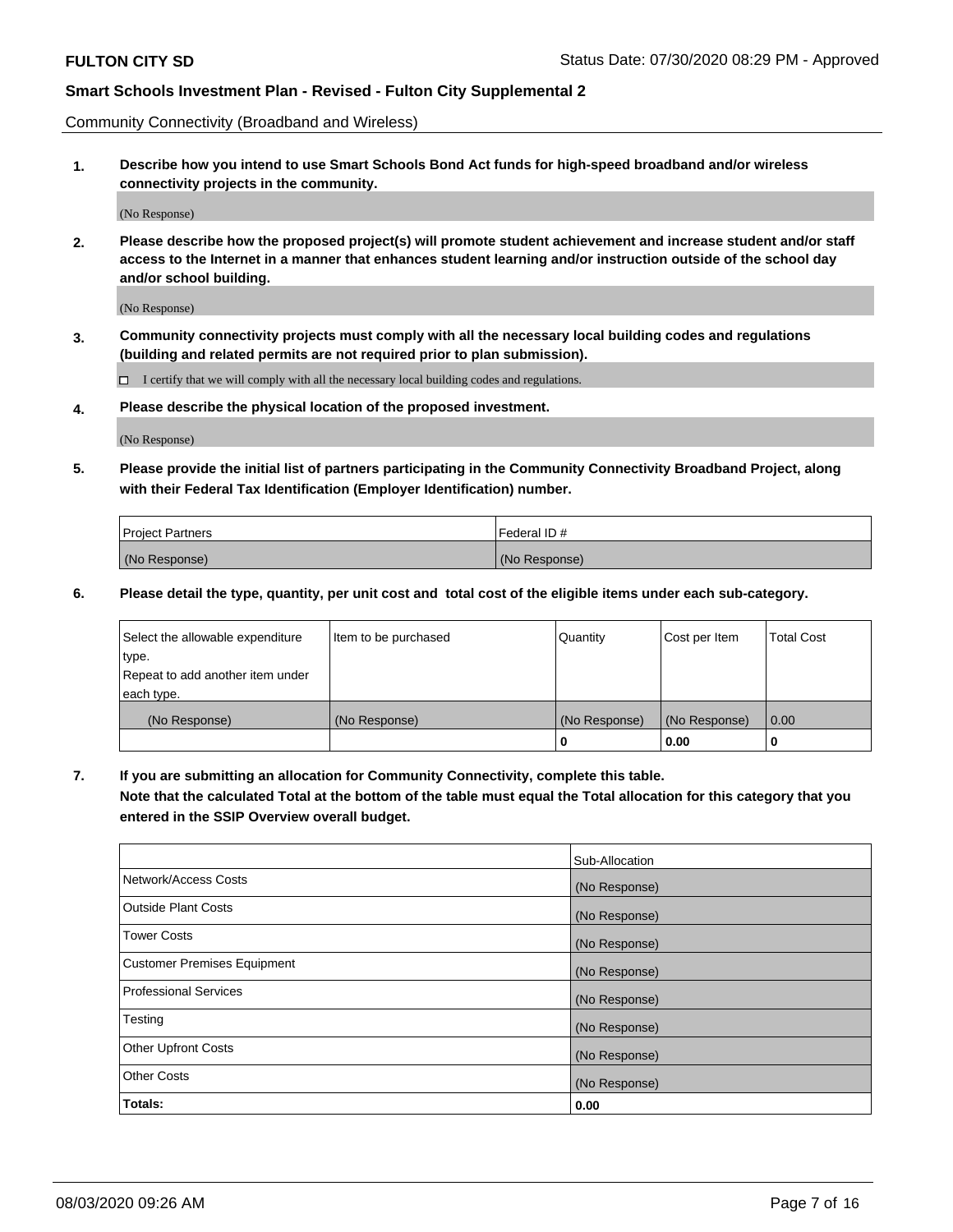### Classroom Learning Technology

**1. In order for students and faculty to receive the maximum benefit from the technology made available under the Smart Schools Bond Act, their school buildings must possess sufficient connectivity infrastructure to ensure that devices can be used during the school day. Smart Schools Investment Plans must demonstrate that sufficient infrastructure that meets the Federal Communications Commission's 100 Mbps per 1,000 students standard currently exists in the buildings where new devices will be deployed, or is a planned use of a portion of Smart Schools Bond Act funds, or is under development through another funding source. Smart Schools Bond Act funds used for technology infrastructure or classroom technology investments must increase the number of school buildings that meet or exceed the minimum speed standard of 100 Mbps per 1,000 students and staff within 12 months. This standard may be met on either a contracted 24/7 firm service or a "burstable" capability. If the standard is met under the burstable criteria, it must be:**

**1. Specifically codified in a service contract with a provider, and**

**2. Guaranteed to be available to all students and devices as needed, particularly during periods of high demand, such as computer-based testing (CBT) periods.**

**Please describe how your district already meets or is planning to meet this standard within 12 months of plan submission.**

Fulton City School District subscirbes to broadband services through the Central New York Regional Information Center and currently exceeds this standard.

- **1a. If a district believes that it will be impossible to meet this standard within 12 months, it may apply for a waiver of this requirement, as described on the Smart Schools website. The waiver must be filed and approved by SED prior to submitting this survey.**
	- By checking this box, you are certifying that the school district has an approved waiver of this requirement on file with the New York State Education Department.
- **2. Connectivity Speed Calculator (Required). If the district currently meets the required speed, enter "Currently Met" in the last box: Expected Date When Required Speed Will be Met.**

|                  | l Number of<br>Students | Required Speed<br>l in Mbps | Current Speed in<br>l Mbps | <b>Expected Speed</b><br>to be Attained | <b>Expected Date</b><br>When Required<br> Within 12 Months  Speed Will be Met |
|------------------|-------------------------|-----------------------------|----------------------------|-----------------------------------------|-------------------------------------------------------------------------------|
| Calculated Speed | 3.600                   | 360.00                      | 450                        | 450                                     | <b>Currently Met</b>                                                          |

**3. If the district wishes to have students and staff access the Internet from wireless devices within the school building, or in close proximity to it, it must first ensure that it has a robust Wi-Fi network in place that has sufficient bandwidth to meet user demand.**

**Please describe how you have quantified this demand and how you plan to meet this demand.**

During the 2018-19 school year, working with staff from the CNYRIC and King and King architects, Fulton City Schools reviewed the network infrastructure including wireless access, cabling and switching capacity. The team identified the learning spaces and the student demand in those spaces. The team identified a couple of locations that were underserved and addressed that with a previous Smart School Amendment filed in July of 2019. The new equipment was installed during the summer of 2019, and the district is quite confident that they have a reliable network capacity to support the educational program for the district.

**4. All New York State public school districts are required to complete and submit an Instructional Technology Plan survey to the New York State Education Department in compliance with Section 753 of the Education Law and per Part 100.12 of the Commissioner's Regulations.**

**Districts that include educational technology purchases as part of their Smart Schools Investment Plan must have a submitted and approved Instructional Technology Plan survey on file with the New York State Education Department.**

 $\boxtimes$  By checking this box, you are certifying that the school district has an approved Instructional Technology Plan survey on file with the New York State Education Department.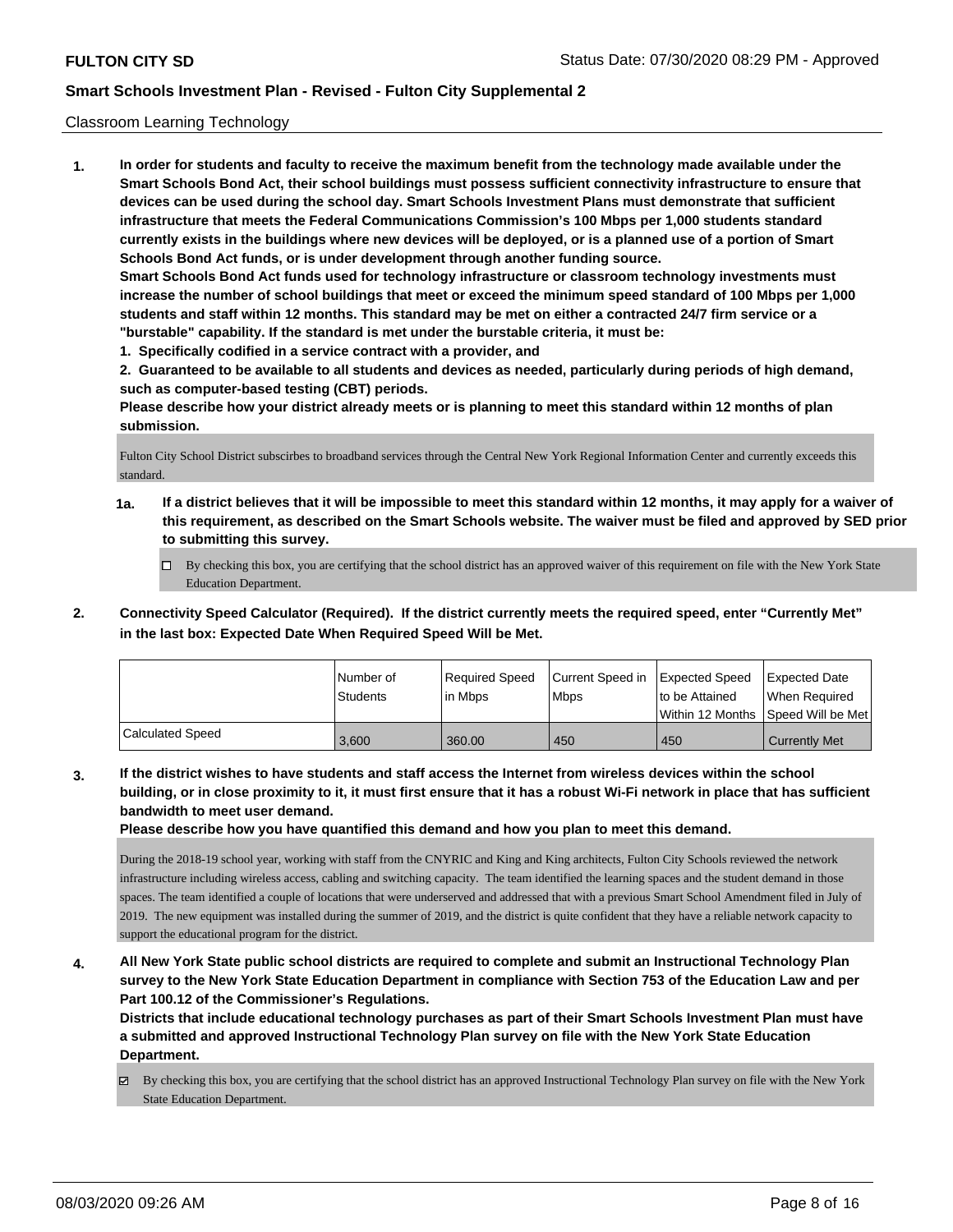### Classroom Learning Technology

**5. Describe the devices you intend to purchase and their compatibility with existing or planned platforms or systems. Specifically address the adequacy of each facility's electrical, HVAC and other infrastructure necessary to install and support the operation of the planned technology.**

As a component of the Instructional Technology Plan, Fulton City Schools anticipates issuing additional personal devices to the students to support a one-to-one initiative. These devices do not require additional electrical, HVAC, or other infrastructure upgrades for their use. Network upgrades are addressed in the Connectivity section of this application.

A second component of this plan are the installation of additional Promethean interactive display units in the district. These boards are scheduled to replace existing boards that are "end of life." The have less electrical demand than the current boards which reduce the demands on the existing electrical service.

### **6. Describe how the proposed technology purchases will:**

- **> enhance differentiated instruction;**
- **> expand student learning inside and outside the classroom;**
- **> benefit students with disabilities and English language learners; and**
- **> contribute to the reduction of other learning gaps that have been identified within the district.**

**The expectation is that districts will place a priority on addressing the needs of students who struggle to succeed in a rigorous curriculum. Responses in this section should specifically address this concern and align with the district's Instructional Technology Plan (in particular Question 2 of E. Curriculum and Instruction: "Does the district's instructional technology plan address the needs of students with disabilities to ensure equitable access to instruction, materials and assessments?" and Question 3 of the same section: "Does the district's instructional technology plan address the provision of assistive technology specifically for students with disabilities to ensure access to and participation in the general curriculum?")**

**In addition, describe how the district ensures equitable access to instruction, materials and assessments and participation in the general curriculum for both SWD and English Language Learners/Multilingual Learners (ELL/MLL) students.**

This plan recommends the replacement of Promethean Display boards in district classrooms. All district classrooms including regular education, classrooms for students with disabilities, classrooms for English Language or Multilingual learners.

Multilingual students are already integrating the older, existing displays with the Google translation component. These multilingual students can translate instructional texts from English to their native language or from their native language to English on the screen. They no longer have to wait for an interpreter or a special text to be ordered and assigned.

All classrooms for Students with disabilities are also equipped. These student benefit from the interactive component. They can move items around for grouping in math, they can peer review student work, and they can benefit from the immediate integration of videos and simulations.

This equipment will reduce learning gaps by providing multiple learning tools for specific under performing groups. Students who are at risk of failing high stakes tests can utilize the displays to participate in test prep. Students who struggle with traditional lecture learning can use other forms of instruction.

Students who become familiar with these tools inside the classroom through demonstration and participation are more successful when they use these tools independently, outside the classroom.

**7. Where appropriate, describe how the proposed technology purchases will enhance ongoing communication with parents and other stakeholders and help the district facilitate technology-based regional partnerships, including distance learning and other efforts.**

The personal devices will not have a direct impact on enhancing communication with parents and stakeholders. Fulton City Schools has a web based student management system with a robust parent portal that allows parents to check attendance in real time, student progress, and any discipline issues in real time.

The Promethean displays will, in fact, have a strong impact on distance learning and technology based regional based partnerships. Traditional distance learning rooms were very expensive and could only handle small groups of students at any time. With the implementation of these interactive boards, Every classroom can be a distance learning room. With the addition of a \$20 usb camera any group of students in any room can participate in a virtual learning experience. Additionally, the student laptops and chromebooks are all equipped with cameras and microphones so individual students can Google Chat with regional resources.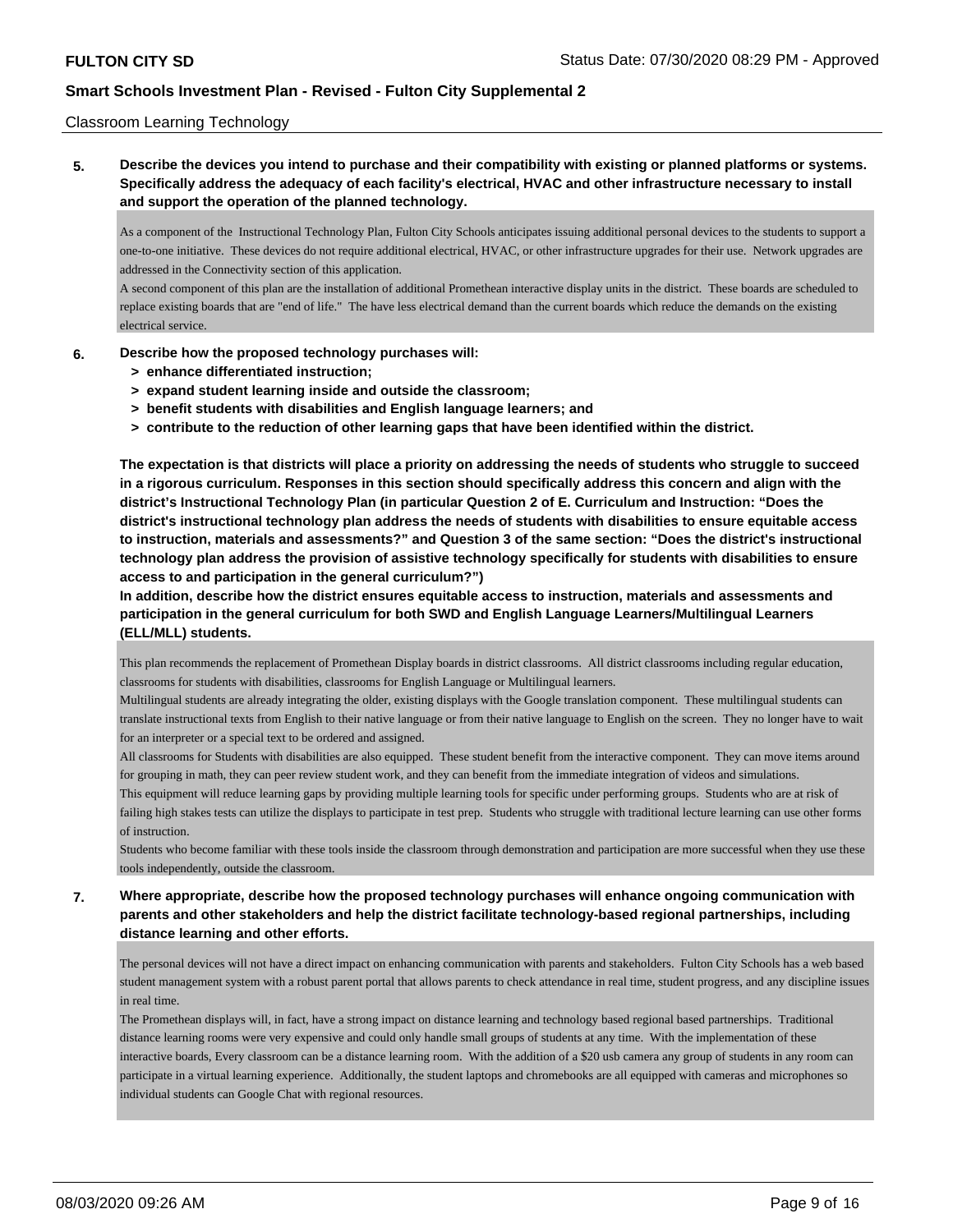#### Classroom Learning Technology

**8. Describe the district's plan to provide professional development to ensure that administrators, teachers and staff can employ the technology purchased to enhance instruction successfully.**

**Note: This response should be aligned and expanded upon in accordance with your district's response to Question 1 of F. Professional Development of your Instructional Technology Plan: "Please provide a summary of professional development offered to teachers and staff, for the time period covered by this plan, to support technology to enhance teaching and learning. Please include topics, audience and method of delivery within your summary."**

The district has a Technology Integration Committee that works closely with the district Professional Development Committee. These committees align district goals and school improvement plans with teacher needs. It is our goal to transform classroom technology from a collection of things to effective tools for teaching and learning.

Professional development opportunities for staff include and are not limited to, mentoring, modeling, workshops, special courses, structured observations, summer institutes and study groups. District staff are encouraged to attend various offerings annually on the use and integration of our chosen technology tools. The district has a 0.5 technology coach who works with staff with their technology needs in addition to more formal professional development offerings throughout the year. The technology coach also provides follow-up to our formal professional development offerings to help ensure our instructional staff are comfortable with the technology resources selected by the Technology Integration Committee. Specific professional development topics include training on the use of our Curriculum Mangement subscription, NYLearns. This resource houses the curriculum documents for all core area teachers. It has a customizable section for teacher teams to share assessments, resources and learning tools that align their curriculum standards with their daily and weekly lesson planning. This topic was offered on our Staff Professional Development Days. The devices were used to facilitate the training. Other topics recently offered include the use of Google apps for Education and Schoology's Learning Management System. The sessions were offered in the summer and our Technology Coach has since worked with staff to support their learning needs with these resources. The goal is that all teachers and students are using these tools to collaborate, communicate and learn together. These resources allow for differentiation and custom grouping for assignments and assessments to meet students at their individual skill levels. Moving forward in our professional development plan, the district is looking at how resources like NYLearns, Schoology and Google Apps for Education can support learning plans for teachers and students, how these tools can facilitate higher order questioning and ultimately improve student engagement. The devices we propose to purchase all support this direction. The district recognizes the critical relationship between professional development and the successful integration of these devices in instruction and learning. Additionally, topics on Project Based Learning and STEM have been offered and will continue to be offered. These topics will be supported and instructed using the proposed devices. Our intent to provide hardware for our local library will promote access to district technologies outside of school hoursand our committment to partner with our local library will allow our library staff to support district and student success.

### **9. Districts must contact one of the SUNY/CUNY teacher preparation programs listed on the document on the left side of the page that supplies the largest number of the district's new teachers to request advice on innovative uses and best practices at the intersection of pedagogy and educational technology.**

By checking this box, you certify that you have contacted the SUNY/CUNY teacher preparation program that supplies the largest number of your new teachers to request advice on these issues.

#### **9a. Please enter the name of the SUNY or CUNY Institution that you contacted.**

SUNY Oswego

### **9b. Enter the primary Institution phone number.**

315-312-2102

**9c. Enter the name of the contact person with whom you consulted and/or will be collaborating with on innovative uses of technology and best practices.**

Dr. Pamela Michel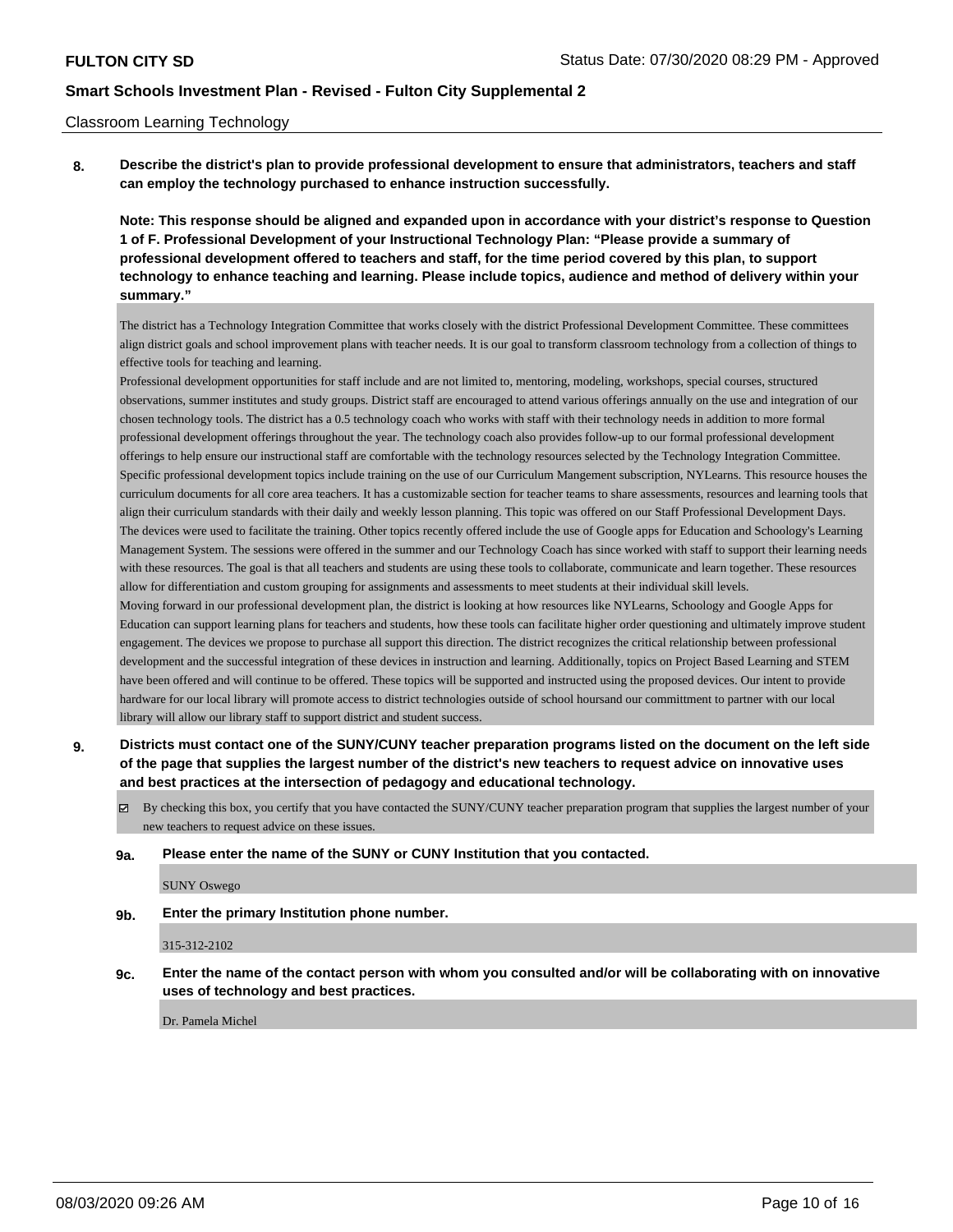### Classroom Learning Technology

**10. To ensure the sustainability of technology purchases made with Smart Schools funds, districts must demonstrate a long-term plan to maintain and replace technology purchases supported by Smart Schools Bond Act funds. This sustainability plan shall demonstrate a district's capacity to support recurring costs of use that are ineligible for Smart Schools Bond Act funding such as device maintenance, technical support, Internet and wireless fees, maintenance of hotspots, staff professional development, building maintenance and the replacement of incidental items. Further, such a sustainability plan shall include a long-term plan for the replacement of purchased devices and equipment at the end of their useful life with other funding sources.**

 $\boxtimes$  By checking this box, you certify that the district has a sustainability plan as described above.

**11. Districts must ensure that devices purchased with Smart Schools Bond funds will be distributed, prepared for use, maintained and supported appropriately. Districts must maintain detailed device inventories in accordance with generally accepted accounting principles.**

By checking this box, you certify that the district has a distribution and inventory management plan and system in place.

### **12. Please detail the type, quantity, per unit cost and total cost of the eligible items under each sub-category.**

| Select the allowable expenditure<br>type.<br>Repeat to add another item under<br>each type. | Item to be Purchased                          | Quantity | Cost per Item | <b>Total Cost</b> |
|---------------------------------------------------------------------------------------------|-----------------------------------------------|----------|---------------|-------------------|
| Interactive Whiteboards                                                                     | Promethean Active Panel 75                    | 120      | 4.400.00      | 528,000.00        |
| Interactive Whiteboards                                                                     | Promethean APTMS-3 Mounting Stand             | 120      | 528.00        | 63,360.00         |
| <b>Laptop Computers</b>                                                                     | Acer Chromebook 11 C732-C6WU -<br>11.6        | 600      | 225.00        | 135,000.00        |
| <b>Laptop Computers</b>                                                                     | Dell Laptop Inspiron 14 5000 2-in-1<br>Laptop | 252      | 715.00        | 180,180.00        |
| <b>Other Costs</b>                                                                          | Google Licensing                              | 600      | 28.00         | 16,800.00         |
| <b>Other Costs</b>                                                                          | Chromebook carrying bags                      | 600      | 70.00         | 42,000,00         |
|                                                                                             |                                               | 2,292    | 5,966.00      | 965,340           |

### **13. Final 2014-15 BEDS Enrollment to calculate Nonpublic Sharing Requirement (no changes allowed.)**

|            | Public Enrollment | Nonpublic Enrollment | <b>Total Enrollment</b> | Nonpublic<br>Percentage |
|------------|-------------------|----------------------|-------------------------|-------------------------|
| Enrollment | 3,530             |                      | 3,530.00                | 0.00                    |

### **14. If you are submitting an allocation for Classroom Learning Technology complete this table.**

|                         | Public School Sub-Allocation | <b>Estimated Nonpublic Loan</b><br>Amount<br>(Based on Percentage Above) | <b>Estimated Total Public and</b><br>Nonpublic Sub-Allocation |
|-------------------------|------------------------------|--------------------------------------------------------------------------|---------------------------------------------------------------|
| Interactive Whiteboards | 591,360.00                   | 0.00                                                                     | 591,360.00                                                    |
| Computer Servers        | 0.00                         | 0.00                                                                     | 0.00                                                          |
| Desktop Computers       | 0.00                         | 0.00                                                                     | 0.00                                                          |
| <b>Laptop Computers</b> | 315,180.00                   | 0.00                                                                     | 315,180.00                                                    |
| <b>Tablet Computers</b> | 0.00                         | 0.00                                                                     | 0.00                                                          |
| <b>Other Costs</b>      | 58,800.00                    | 0.00                                                                     | 58,800.00                                                     |
| Totals:                 |                              |                                                                          |                                                               |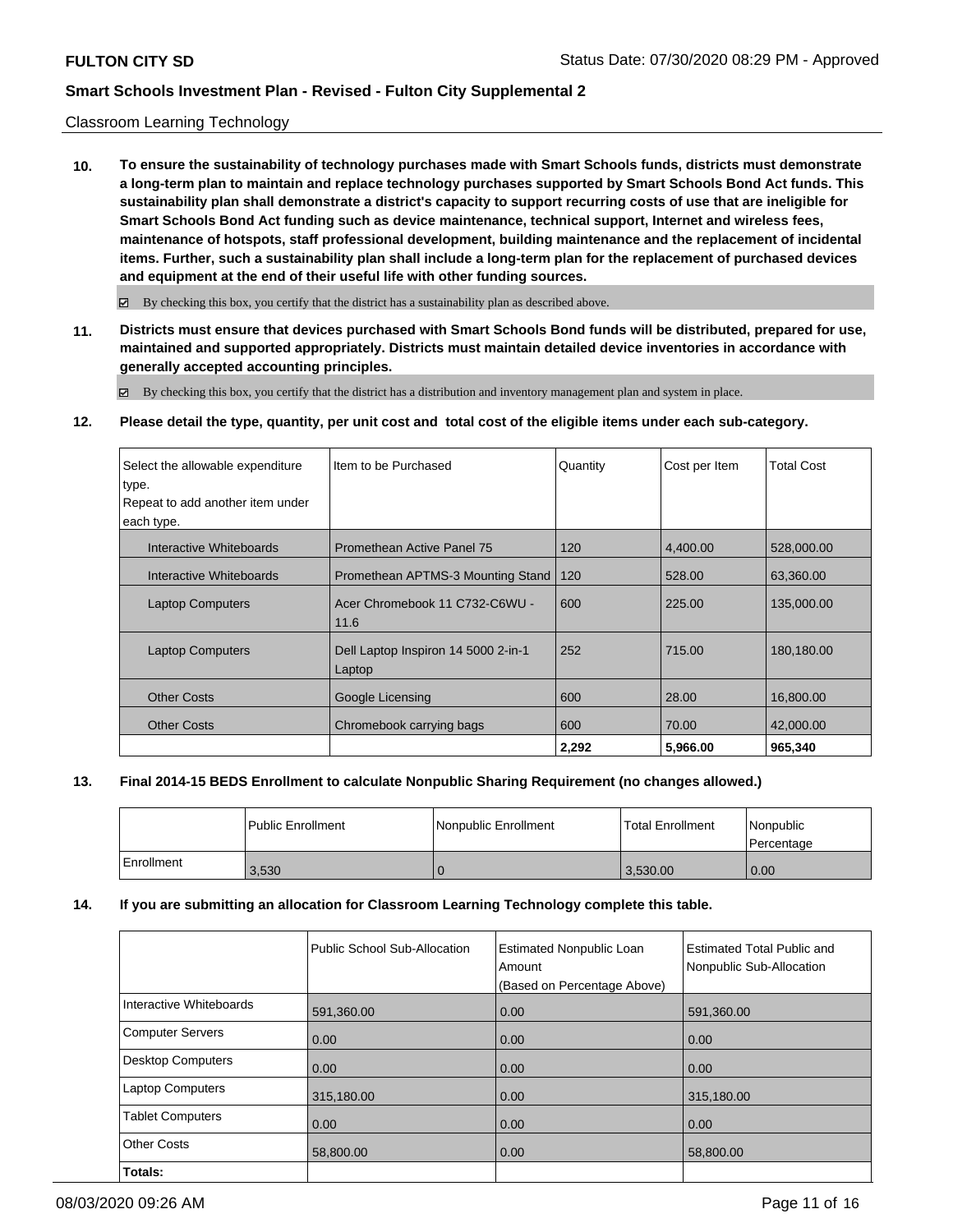Classroom Learning Technology

| Public School Sub-Allocation | <b>Estimated Nonpublic Loan</b><br>l Amount<br>(Based on Percentage Above) | <b>Estimated Total Public and</b><br>Nonpublic Sub-Allocation |
|------------------------------|----------------------------------------------------------------------------|---------------------------------------------------------------|
| 965.340.00                   |                                                                            | 965.340                                                       |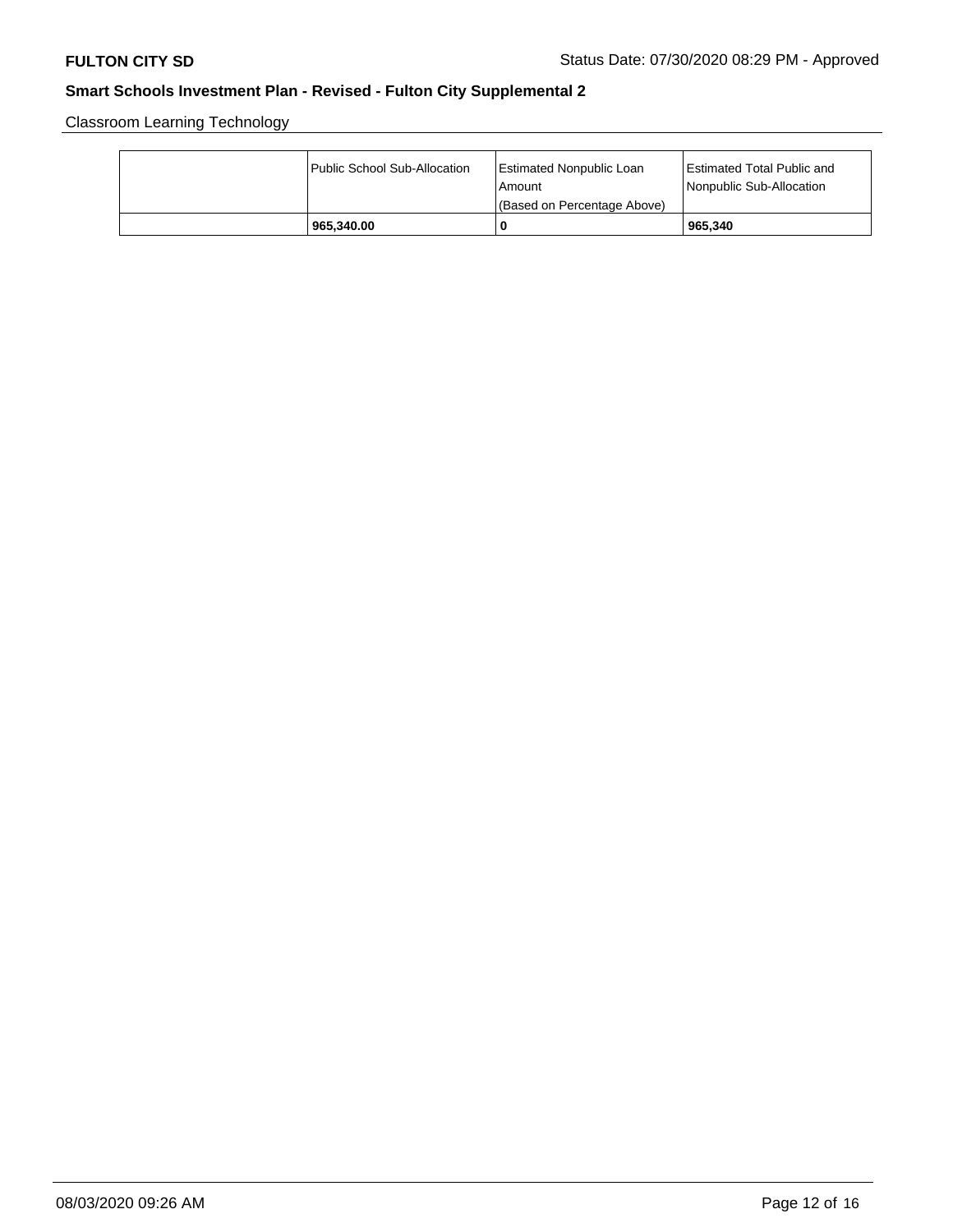### Pre-Kindergarten Classrooms

**1. Provide information regarding how and where the district is currently serving pre-kindergarten students and justify the need for additional space with enrollment projections over 3 years.**

(No Response)

- **2. Describe the district's plan to construct, enhance or modernize education facilities to accommodate prekindergarten programs. Such plans must include:**
	- **Specific descriptions of what the district intends to do to each space;**
	- **An affirmation that new pre-kindergarten classrooms will contain a minimum of 900 square feet per classroom;**
	- **The number of classrooms involved;**
	- **The approximate construction costs per classroom; and**
	- **Confirmation that the space is district-owned or has a long-term lease that exceeds the probable useful life of the improvements.**

(No Response)

**3. Smart Schools Bond Act funds may only be used for capital construction costs. Describe the type and amount of additional funds that will be required to support ineligible ongoing costs (e.g. instruction, supplies) associated with any additional pre-kindergarten classrooms that the district plans to add.**

(No Response)

**4. All plans and specifications for the erection, repair, enlargement or remodeling of school buildings in any public school district in the State must be reviewed and approved by the Commissioner. Districts that plan capital projects using their Smart Schools Bond Act funds will undergo a Preliminary Review Process by the Office of Facilities Planning.**

**Please indicate on a separate row each project number given to you by the Office of Facilities Planning.**

| Project Number |  |
|----------------|--|
| (No Response)  |  |
|                |  |

**5. Please detail the type, quantity, per unit cost and total cost of the eligible items under each sub-category.**

| Select the allowable expenditure | Item to be purchased | Quantity      | Cost per Item | <b>Total Cost</b> |
|----------------------------------|----------------------|---------------|---------------|-------------------|
| type.                            |                      |               |               |                   |
| Repeat to add another item under |                      |               |               |                   |
| each type.                       |                      |               |               |                   |
| (No Response)                    | (No Response)        | (No Response) | (No Response) | 0.00              |
|                                  |                      | U             | 0.00          |                   |

**6. If you have made an allocation for Pre-Kindergarten Classrooms, complete this table. Note that the calculated Total at the bottom of the table must equal the Total allocation for this category that you entered in the SSIP Overview overall budget.**

|                                          | Sub-Allocation |
|------------------------------------------|----------------|
| Construct Pre-K Classrooms               | (No Response)  |
| Enhance/Modernize Educational Facilities | (No Response)  |
| <b>Other Costs</b>                       | (No Response)  |
| Totals:                                  | 0.00           |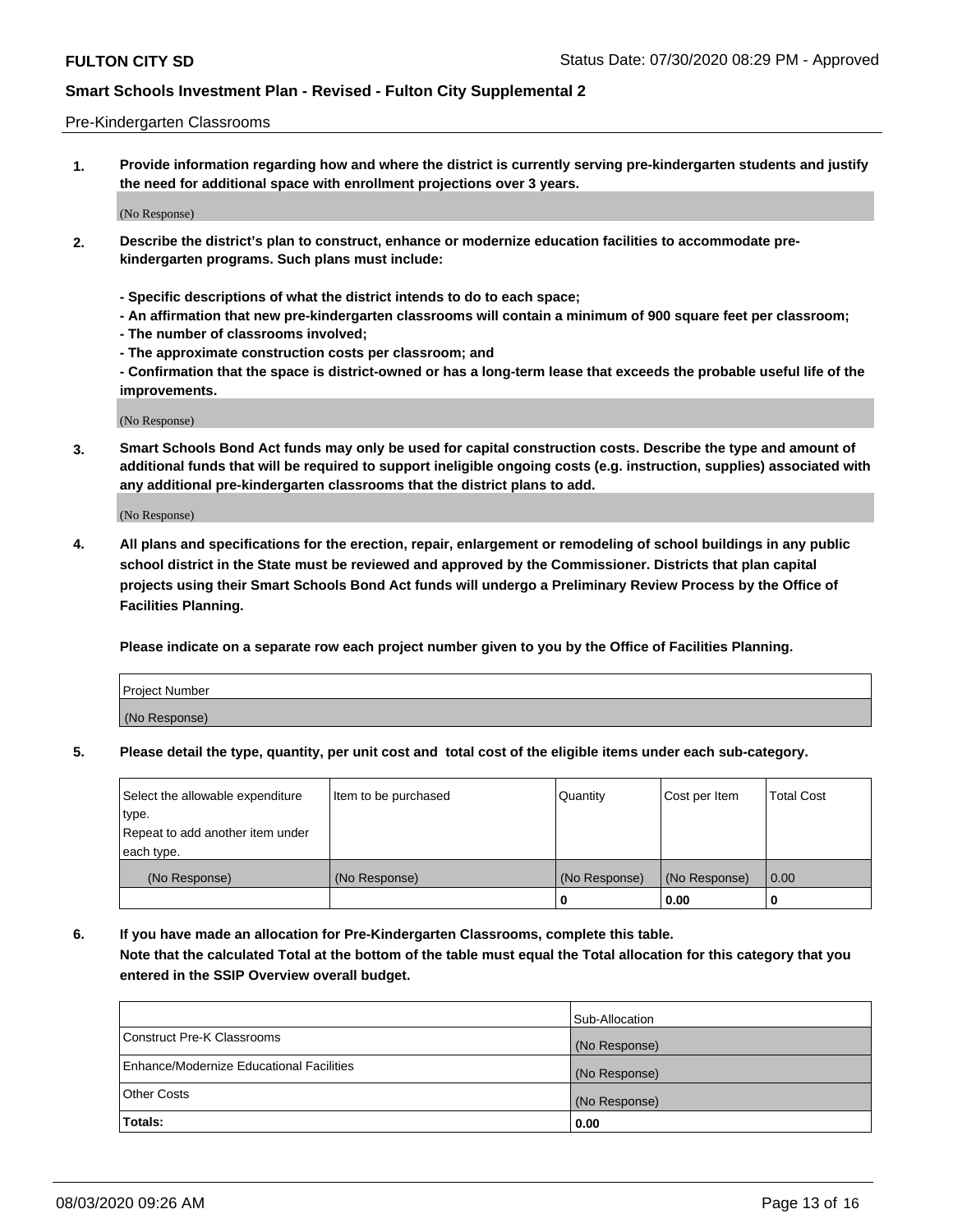Replace Transportable Classrooms

**1. Describe the district's plan to construct, enhance or modernize education facilities to provide high-quality instructional space by replacing transportable classrooms.**

(No Response)

**2. All plans and specifications for the erection, repair, enlargement or remodeling of school buildings in any public school district in the State must be reviewed and approved by the Commissioner. Districts that plan capital projects using their Smart Schools Bond Act funds will undergo a Preliminary Review Process by the Office of Facilities Planning.**

**Please indicate on a separate row each project number given to you by the Office of Facilities Planning.**

| Project Number |  |
|----------------|--|
|                |  |
| (No Response)  |  |

**3. For large projects that seek to blend Smart Schools Bond Act dollars with other funds, please note that Smart Schools Bond Act funds can be allocated on a pro rata basis depending on the number of new classrooms built that directly replace transportable classroom units.**

**If a district seeks to blend Smart Schools Bond Act dollars with other funds describe below what other funds are being used and what portion of the money will be Smart Schools Bond Act funds.**

(No Response)

**4. Please detail the type, quantity, per unit cost and total cost of the eligible items under each sub-category.**

| Select the allowable expenditure | Item to be purchased | Quantity      | Cost per Item | Total Cost |
|----------------------------------|----------------------|---------------|---------------|------------|
| ∣type.                           |                      |               |               |            |
| Repeat to add another item under |                      |               |               |            |
| each type.                       |                      |               |               |            |
| (No Response)                    | (No Response)        | (No Response) | (No Response) | 0.00       |
|                                  |                      | u             | 0.00          |            |

**5. If you have made an allocation for Replace Transportable Classrooms, complete this table. Note that the calculated Total at the bottom of the table must equal the Total allocation for this category that you entered in the SSIP Overview overall budget.**

|                                                | Sub-Allocation |
|------------------------------------------------|----------------|
| Construct New Instructional Space              | (No Response)  |
| Enhance/Modernize Existing Instructional Space | (No Response)  |
| Other Costs                                    | (No Response)  |
| Totals:                                        | 0.00           |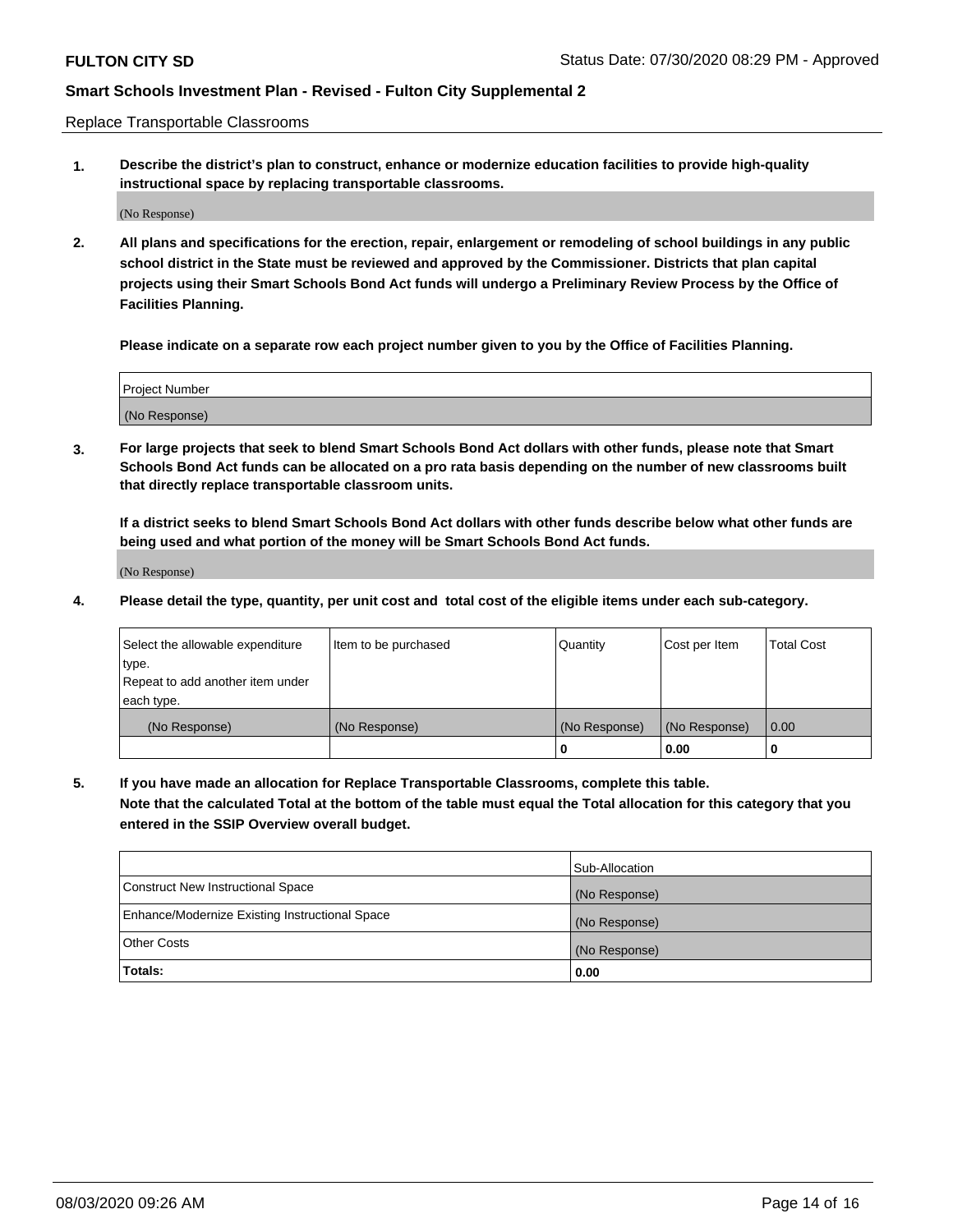### High-Tech Security Features

### **1. Describe how you intend to use Smart Schools Bond Act funds to install high-tech security features in school buildings and on school campuses.**

There are a number of components to a complete security plan. Communication, Notification, Access, and Observation would be included. Fulton is pursuing two of these components with funds from this plan.

The first component is Observation. A robust video security system is planned for all of the buildings. The current system is not a system. The district has purchased numerous analog cameras, with limited capacity and reliability. The goal is a reliable, upgradable system that protects the students by recording events and intruders. This system includes robust servers in all buildings. These servers will have the capacity to store all events for an extended amount of time and to archive any specific events for future reference. The plan provides for a diversity of middle and high resolution cameras that cover the campus and the buildings. The current cameras only provide a blurry image. These cameras will allow administrators and parents to review incidents carefully with clear identification of the events.

The Second components Access or door security. The district wishes to expand the number of doors that have video access units installed. Anyone who approaches the door will need to identify themselves and their reason for accessing the building before they receive access instead of trying to get them to leave after they are inside the building. Additionally, unattended doors will be equipped with door contacts. The district administration will know when someone opens an unattended or unsupervised door. Someone inside the building will not be able to block open a door for a visit after hours or for someone who isn't authorized to visit.

**2. All plans and specifications for the erection, repair, enlargement or remodeling of school buildings in any public school district in the State must be reviewed and approved by the Commissioner. Smart Schools plans with any expenditures in the High-Tech Security category require a project number from the Office of Facilities Planning. Districts must submit an SSBA LOI and receive project numbers prior to submitting the SSIP. As indicated on the LOI, some projects may be eligible for a streamlined review and will not require a building permit. Please indicate on a separate row each project number given to you by the Office of Facilities Planning.**

| <b>Project Number</b> |  |
|-----------------------|--|
| 46-05-00-01-7-999-004 |  |
| 46-05-00-01-7-999-BA1 |  |

- **3. Was your project deemed eligible for streamlined Review?**
	- Yes

 $\square$  No

**3a. Districts with streamlined projects must certify that they have reviewed all installations with their licensed architect or engineer of record, and provide that person's name and license number. The licensed professional must review the products and proposed method of installation prior to implementation and review the work during and after completion in order to affirm that the work was code-compliant, if requested.**

 $\boxtimes$  By checking this box, you certify that the district has reviewed all installations with a licensed architect or engineer of record.

**4. Include the name and license number of the architect or engineer of record.**

| Name       | l License Number |
|------------|------------------|
| James King | 15925            |

**5. Please detail the type, quantity, per unit cost and total cost of the eligible items under each sub-category.**

| Select the allowable expenditure  | Item to be purchased                                            | Quantity | Cost per Item | <b>Total Cost</b> |
|-----------------------------------|-----------------------------------------------------------------|----------|---------------|-------------------|
| type.                             |                                                                 |          |               |                   |
| Repeat to add another item under  |                                                                 |          |               |                   |
| each type.                        |                                                                 |          |               |                   |
| <b>Electronic Security System</b> | P1447-LE 5MP indoor/Outdoor Bullet<br>Network Camera, 01054-001 | 418      | 799.00        | 333,982.00        |